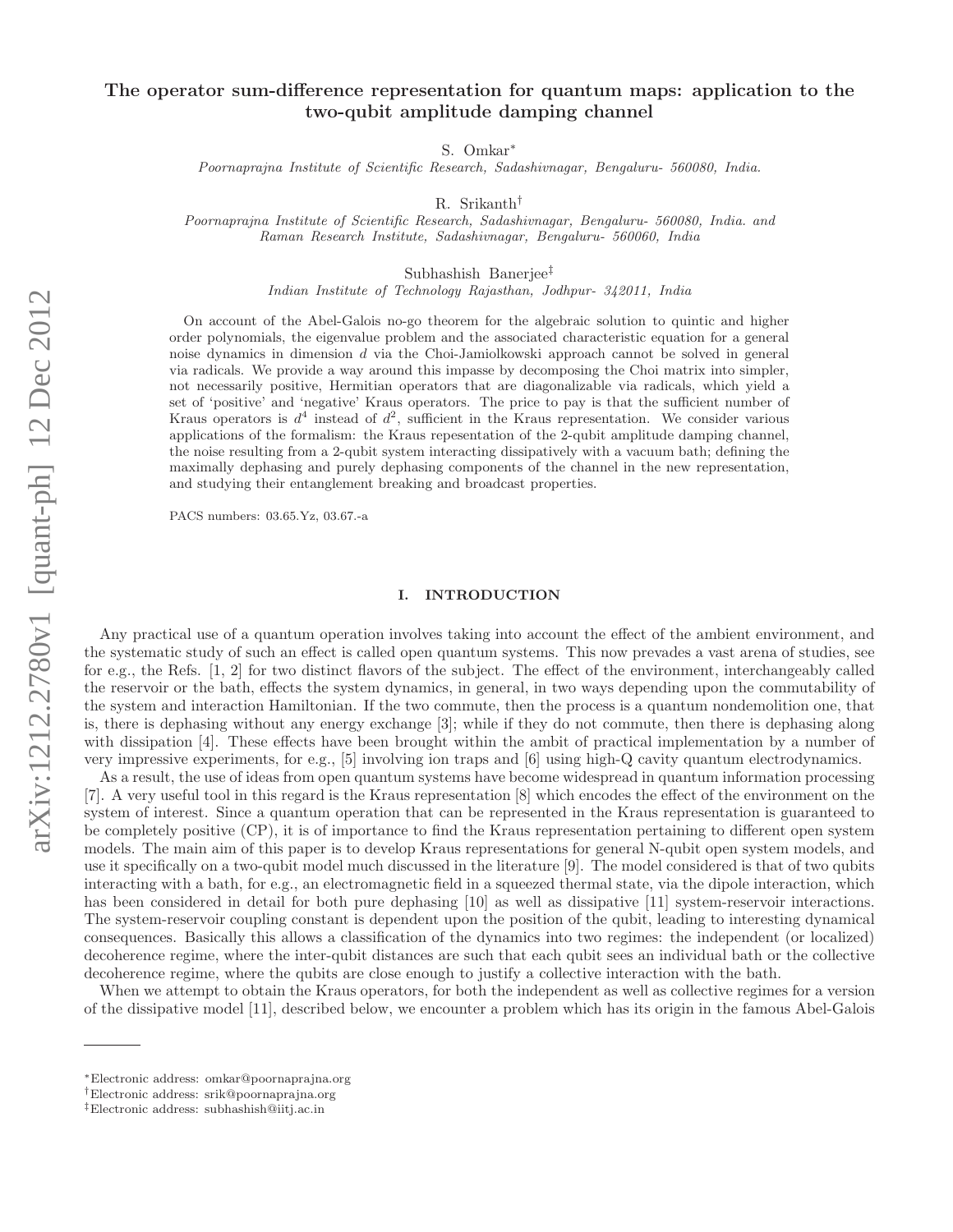irreducibility theorem. We are able to circumvent this mathematical obstruction, in the case considered by resorting to the inherent symmetries in the model. This is accomplished by introducing the concept of extended Kraus operators. We can thus coin the word *Abel-Galois integrable* for such systems. It would be of interest, here, to note that the label Abel-Galois integrable could be ascribed to infinite dimensional systems also, such as the dissipative harmonic oscillator [12], which due to their inherent symmetries can be solved by quadratures.

The plan of the paper is as follows. In the next section, we briefly discuss, the Abel-Galois irreducibility theorem, due to its relevance to our work. We then, in anticipation of its need for the Kraus operators of the general twoqubit dissipative model, introduce the concept of extended Kraus operators. This is followed by some illustrative applications to a typical single-qubit channel. The use of this formalism is, of course, not needed for the single qubit case, where it is possible to obtain the usual Kraus operators, but is intended to serve as an illustrative example to the main application of extended Kraus operators to two-qubit dissipative interaction with a vacuum bath, the 2AD (amplitude damping) channel. We then indicate why this would not work for the case of a bath at finite temperature and bath squeezing, the two-qubit squeezed generalized amplitude damping channel (2SGAD). Next, we discuss some features of the 2AD channel. Finally, we make our conclusions.

## II. ABEL-GALOIS IRREDUCIBILITY THEOREM

The first famous no-go result in algebra, the irreducibility theorem, discovered independently by mathematicians Niels Henrik Abel and Jean Evariste Gallois (and anticipated earlier by Ruffini) states that polynomial equations of degree 5 or higher do not in general have solutions that can be expressed algebraically, i.e., in terms of addition, subtraction, multiplication, division and taking roots to a given finite order over the equation's coefficients and rational numbers (and any finite number of irrationals). Obviously there are infinitely many examples where solutions thus expressible do exist, a trivial example being  $f_5(x) \equiv (x - c)^5 = 0$ , where c is a real or complex number, and where the solution  $x = c$  is manifest. Similarly solutions to a product of a quartic and a linear polynomial,  $f_4(x) f_1(x) = 0$ , can be obtained by solving those polynomials separately. For the general case of  $n \geq 5$ , one would have to resort to numerical methods like the Laguerre method or the Newton-Raphson method.

Briefly, the argument, which is part of Galois theory, runs thus [13]: a polynomial equation over rational numbers (or more generally, over the base field of given constants) admits a solution by radicals precisely if its Galois group is a solvable group. For polynomials upto quartic degree, the associated Galois group is solvable, but for quintic and above, unsolvable cases exist.

Let the base field be the set  $\mathbb Q$  of all rationals (augmented by at most a finite number of irrational constants, which we ignore for simplicity). Suppose we are given a polynomial

$$
f(x) = \sum_{j=0}^{5} \alpha_j x^j \in \mathbb{Q}[x].
$$
 (1)

If  $x_k$  are the solutions to  $f(x) = 0$ , then:

$$
f(x) = \Pi_{k=1}^{5}(x - x_k) \in \mathbb{E},
$$
\n(2)

where the solutions  $x_k$  exist in general in the *splitting field*  $\mathbb{E}$ , the extension field of  $\mathbb{Q}$ , which is the smallest subfield of  $\mathbb C$  containing the roots of  $f(x)$ .

Multiplying out Eq. (2) and comparing it with Eq. (1) shows the  $\alpha_i$ 's to be elementary symmetric functions of the roots  $x_i$ :

$$
\beta_4 = \sum_j x_j; \beta_3 = \sum_{j \neq k} x_j x_k; \beta_2 = \sum_{j \neq k, j \neq l, k \neq l} x_j x_k x_l, \n\beta_1 = \sum_j \frac{x_1 x_2 x_3 x_4 x_5}{x_j}; \beta_0 = \Pi_j x_j,
$$
\n(3)

where  $\alpha_j = (-1)^{j+1}\beta_j$ . We observe that every permutation  $\sigma$  of the roots, which is clearly an automorphism of E, leaves  $\beta_i \in \mathbb{Q}$ , and hence  $\mathbb{Q}$ , fixed. It can be shown that this is the only automorphism of E that leaves  $\mathbb{Q}$  fixed. The group of automorphisms  $\sigma$  of E such that  $\sigma(q) = q$ , with  $q \in \mathbb{Q}$  is called the Galois group associated with the polynomial, and denoted Gal( $\mathbb{E}/\mathbb{Q}$ )  $\subseteq S_n$ , the group of permutations on the roots of  $f(x)$ .

A subgroup N of group G is called normal if and only if  $gN = Ng$  for all  $g \in G$ , or equivalently,  $g^{-1}Ng = N$ , that is the normal subgroup is invariant under conjugation of elements of G. The relationship is denoted  $N \triangleleft G$ . The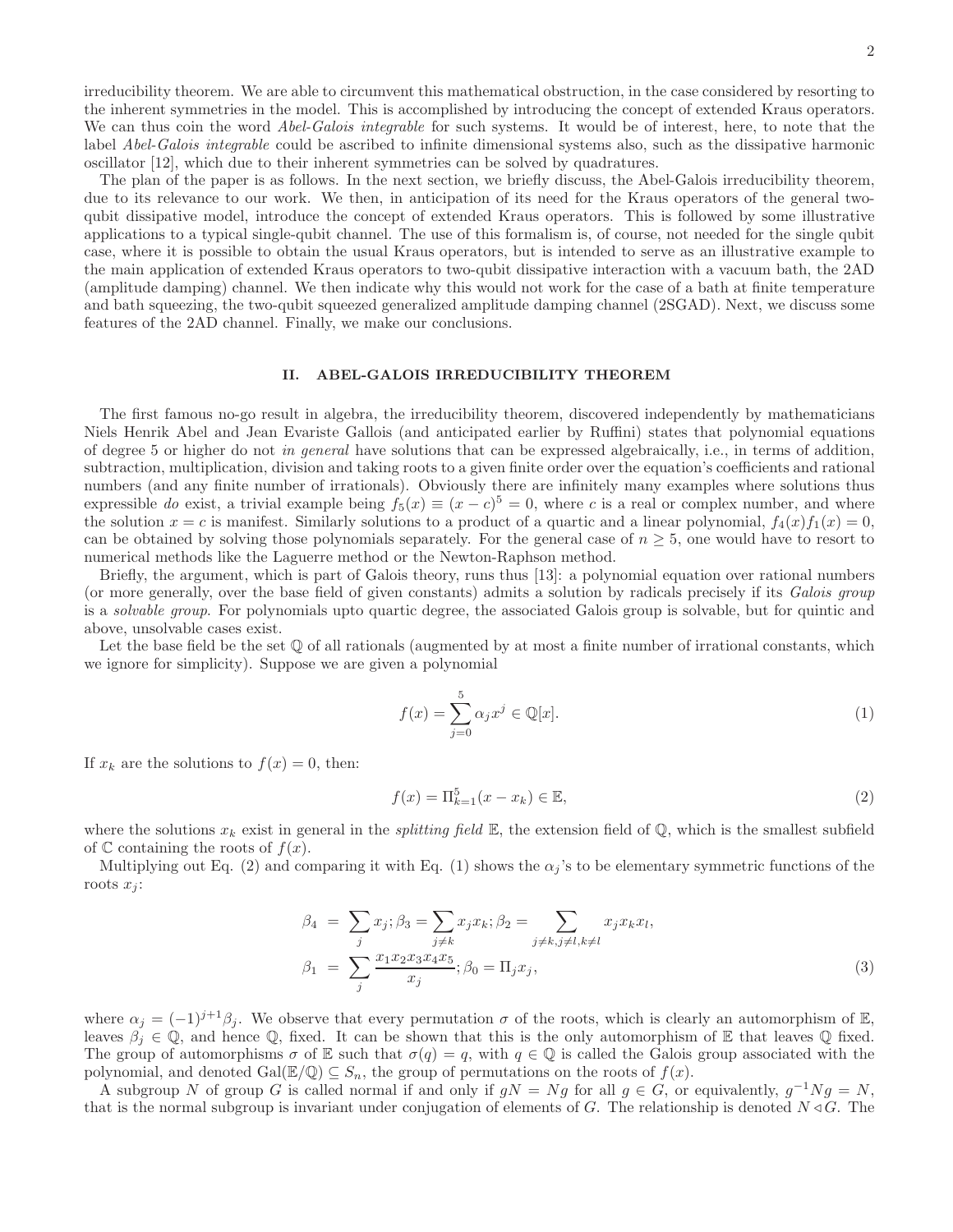$$
\{e\} \triangleleft A_0 \triangleleft A_1 \triangleleft A_2 \cdots \triangleleft A_n = G,\tag{4}
$$

terminating in the trivial subgroup. A composition series is a subnormal tower such that  $A_j \neq A_{j+1}$  and  $A_j$  is the maximal normal subgroup of  $A_{j+1}$ . The group G is solvable only if the factor groups  $A_{j+1}/A_j$  in the composition series are Abelian. The Abel-Galois theorem can be stated as follows: a polynomial equation is solvable by radicals iff its Galois group is solvable.

For all n, the maximal normal subgroup of  $S_n$  is  $A_n$ , the alternating group, which is the subgroup of even permutations on S. For  $n \leq 4$ , all subgroups of  $S_n$  are solvable. However for  $n \geq 5$ ,  $A_n$  is non-Abelian, as is the factor group  $A_n/\{e\}$ , so that  $S_n$  is not solvable, and we find that polynomials that are quintic or of higher degrees are in general not solvable.

The significance of the Abel-Galois theorem for us is that our work on deriving the Kraus operators, for general two-qubit systems, requires diagonalizing a (density) matrix in a Hilbert space of dimension  $d^2 = 16$ , which involves solving the characteristic equation of a self-adjoint matrix of degree 16. In general, the relevant Galois group is  $S_{16}$ , which is unsolvable. We circumvent this problem, in any dimension, by making use of symmetry properties of the matrix to circumvent the problem of diagonalization. At times, it may happen that even if the Galois group is solvable, diagonalization can be so tedious that our alternative is preferable.

#### III. EXTENDED KRAUS OPERATORS

A transformation of a quantum state is a CP map if and only if it evolves a density operator according to the prescription [14]:

$$
\rho \longrightarrow \rho' = \sum_{j} A_{j} \rho A_{j}^{\dagger},\tag{5}
$$

where  $A_j$  are at most  $d^2$  operators that satisfy the completeness condition  $\sum_j A_j^{\dagger} A_j = \mathbb{I}$ . Here we will study the conditions under which a CP map allows a description of the form:

$$
\rho \longrightarrow \mathcal{E}(\rho) = \rho' = \sum_{j=1}^{\mu} A_j^+ \rho \left( A^+ \right)_j^{\dagger} - \sum_{k=1}^{\nu} A_k^- \rho \left( A^- \right)_k^{\dagger}, \tag{6}
$$

where  $\mu + \nu \geq d^2$  and the extended Kraus operators  $A_j^{\pm}$  must satisfy the new completeness condition

$$
\sum_{j=1}^{\mu} (A^{+})_{j}^{\dagger} A_{j}^{+} - \sum_{k=1}^{\nu} (A^{-})_{k}^{\dagger} A_{k}^{-} = \mathbb{I}.
$$
 (7)

Let  $\vert A_j^{\pm} \rangle$  represent a vector 'unfolding' of  $A_j^{\pm}$ . Then the necessary and sufficient condition for the extended operator sum representation to be CP is that:

$$
\sum_{j=1}^{\mu} |\mathcal{A}_j^+\rangle\langle\mathcal{A}_j^+| - \sum_{k=1}^{\nu} |\mathcal{A}_k^-\rangle\langle\mathcal{A}_k^-| \equiv \mathcal{B}^+ - \mathcal{B}^- = \mathcal{B},\tag{8}
$$

where  $\beta$  is the Choi matrix for the map.

To see this, we note that the Choi matrix corresponding to noise  $\mathcal E$  can be written as:

$$
\mathcal{B} = \sum_{jk} |j\rangle\langle k| \otimes \mathcal{E}(|j\rangle\langle k|). \tag{9}
$$

Let  $\mathcal{B} = \sum_j \mathcal{B}_j$  be any Hermitian partition of  $\mathcal{B}$ . The partition elements  $\mathcal{B}_j$  can be spectrally decomposed with positive or negative eigenvalues. Let their corresponding eigenvectors, normalized to the absolute value of the eigenvalues be,  $|\mathcal{A}_i^+\rangle$  and  $|\mathcal{A}_i^-\rangle$ , respectively. It follows from the properties of matrices that [15]:

$$
|\mathcal{A}_i^{\pm}\rangle\langle\mathcal{A}_i^{\pm}| = \sum_{j,k} \left( |j\rangle\langle k| \otimes \left( A_i^{\pm} |j\rangle\langle k| A_i^{\pm \dagger} \right) \right). \tag{10}
$$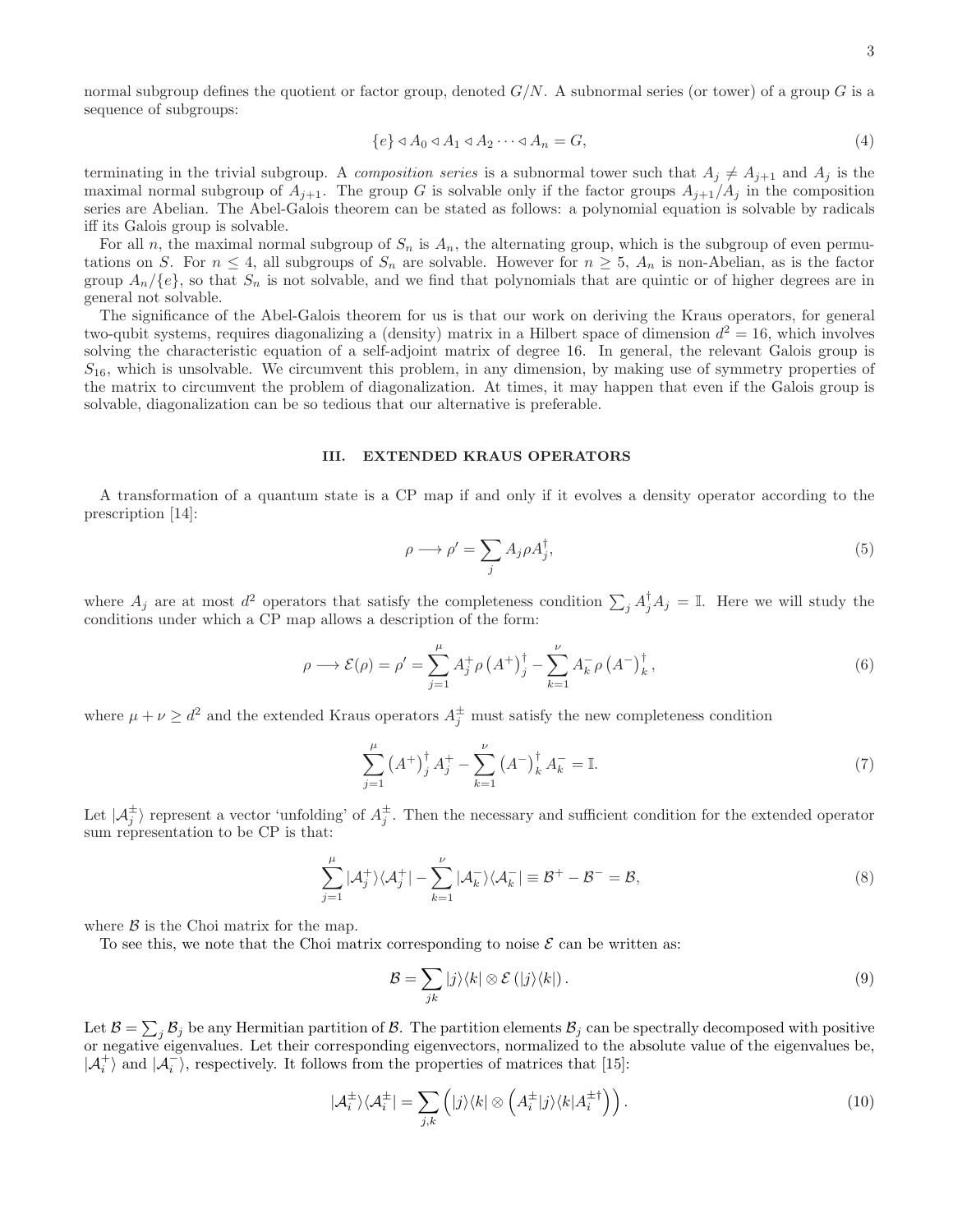Inserting these values in Eq. (8) and comparing the result with the expression in Eq. (9), we have:

$$
\mathcal{B} = \sum_{j=1}^{\mu} |\mathcal{A}_j^+ \rangle \langle \mathcal{A}_j^+| - \sum_{k=1}^{\nu} |\mathcal{A}_k^- \rangle \langle \mathcal{A}_k^-|
$$
  
\n
$$
= \sum_{j,k} \left( |j\rangle\langle k| \otimes \left[ \sum_{i=1}^{\mu} A_i^+ (|j\rangle\langle k|A_i^+)^{\dagger} \right] - \left[ \sum_{i=1}^{\nu} A_i^- (|j\rangle\langle k|A_i^-)^{\dagger} \right] \right)
$$
  
\n
$$
= \sum_{jk} |j\rangle\langle k| \otimes \mathcal{E}(|j\rangle\langle k|), \qquad (11)
$$

from which Eq. (6) follows, because the sum-difference operation on each element  $|j\rangle\langle k|$  reproduces the effect of  $\mathcal E$  on that element, and thus also on any linear combination, such as  $\rho$ , of those elements.

We consider an example of the above idea, applied to the generalized amplitude damping channel (GAD) [4]. The Choi matrix corresponding to GAD channel with elements\n
$$
\left[\sqrt{p}\begin{pmatrix} 1 & 0 \\ 0 & \sqrt{1-\lambda} \end{pmatrix}, \sqrt{p}\begin{pmatrix} 0 & 0 \\ \sqrt{\lambda} & 0 \end{pmatrix}, \sqrt{1-p}\begin{pmatrix} \sqrt{1-\lambda} & 0 \\ 0 & 1 \end{pmatrix}, \sqrt{1-p}\begin{pmatrix} 0 & \sqrt{\lambda} \\ 0 & 0 \end{pmatrix}\right]
$$
 is\n
$$
\mathcal{B} = \begin{pmatrix} 1 - \lambda + p\lambda & 0 & 0 & \sqrt{1-\lambda} \\ 0 & p\lambda & 0 & 0 \\ 0 & 0 & (1-p)\lambda & 0 \\ \sqrt{1-\lambda} & 0 & 0 & 1-p\lambda \end{pmatrix}.
$$
\n(12)

A decomposition of the above matrix is  $B = B^+ - B^-$ , with

$$
\mathcal{B}^{+} = \begin{pmatrix} 1 - \lambda + p\lambda + \frac{\sqrt{1-\lambda}}{2} & 0 & 0 & \frac{3\sqrt{1-\lambda}}{4} \\ 0 & p\lambda & 0 & 0 \\ 0 & 0 & (1-p)\lambda & 0 \\ \frac{3\sqrt{1-\lambda}}{4} & 0 & 0 & 1-p\lambda + \frac{\sqrt{1-\lambda}}{2} \end{pmatrix}; \mathcal{B}^{-} = \begin{pmatrix} \frac{\sqrt{1-\lambda}}{2} & 0 & 0 & -\frac{\sqrt{1-\lambda}}{4} \\ 0 & 0 & 0 & 0 \\ 0 & 0 & 0 & 0 \\ -\frac{\sqrt{1-\lambda}}{4} & 0 & 0 & \frac{\sqrt{1-\lambda}}{2} \end{pmatrix}.
$$
 (13)

Both the matrices are seen to be Hermitian. The positive Kraus operators are

$$
K_1^+ = \frac{\sqrt{4 + 2\sqrt{1 - \lambda} - 2\lambda - \sqrt{a}}}{2} \begin{pmatrix} -\frac{2\lambda(1 - 2p) + \sqrt{a}}{3\sqrt{1 - \lambda}} & 0\\ 0 & 1 \end{pmatrix},
$$
  
\n
$$
K_2^+ = \frac{\sqrt{4 + 2\sqrt{1 - \lambda} - 2\lambda + \sqrt{a}}}{2} \begin{pmatrix} -\frac{2\lambda(1 - 2p) - \sqrt{a}}{3\sqrt{1 - \lambda}} & 0\\ 0 & 1 \end{pmatrix},
$$
  
\n
$$
K_3^+ = \begin{pmatrix} 0 & \sqrt{(1 - p)\lambda} \\ 0 & 0 \end{pmatrix}, \qquad K_4^+ = \begin{pmatrix} 0 & 0 \\ \sqrt{p\lambda} & 0 \end{pmatrix},
$$
\n(14)

where  $a = 9(1 - \lambda) + 4\lambda^2(1 - 2p)^2$ . The negative Kraus operators are

$$
K_1^- = \frac{(1 - \lambda)^{1/4}}{2}I, \qquad K_2^- = \frac{\sqrt{3}(1 - \lambda)^{1/4}}{2}\sigma_z.
$$
 (15)

Of course, the extended Kraus formalism used here is not necessary, since the usual Kraus operators for these channels can be obtained analytically. The purpose here was to serve as a simple example that sets the scene, in what follows, for the non-trivial application of the formalism in the two-qubit case.

## IV. INTRODUCTION TO TWO-QUBIT DYNAMICS

Consider the Hamiltonian, describing the dissipative interaction of two qubits with the bath via the dipole interaction as [9]

$$
H = H_S + H_R + H_{SR}
$$
  
= 
$$
\sum_{n=1}^{2} \hbar \omega_n S_n^z + \sum_{\vec{k}s} \hbar \omega_k (b_{\vec{k}s} \dot{b}_{\vec{k}s} + 1/2) - i\hbar \sum_{\vec{k}s} \sum_{n=1}^{2} [\vec{\mu}_n \cdot \vec{g}_{\vec{k}s}(\vec{r}_n)(S_n^+ + S_n^-) b_{\vec{k}s} - h.c.].
$$
 (16)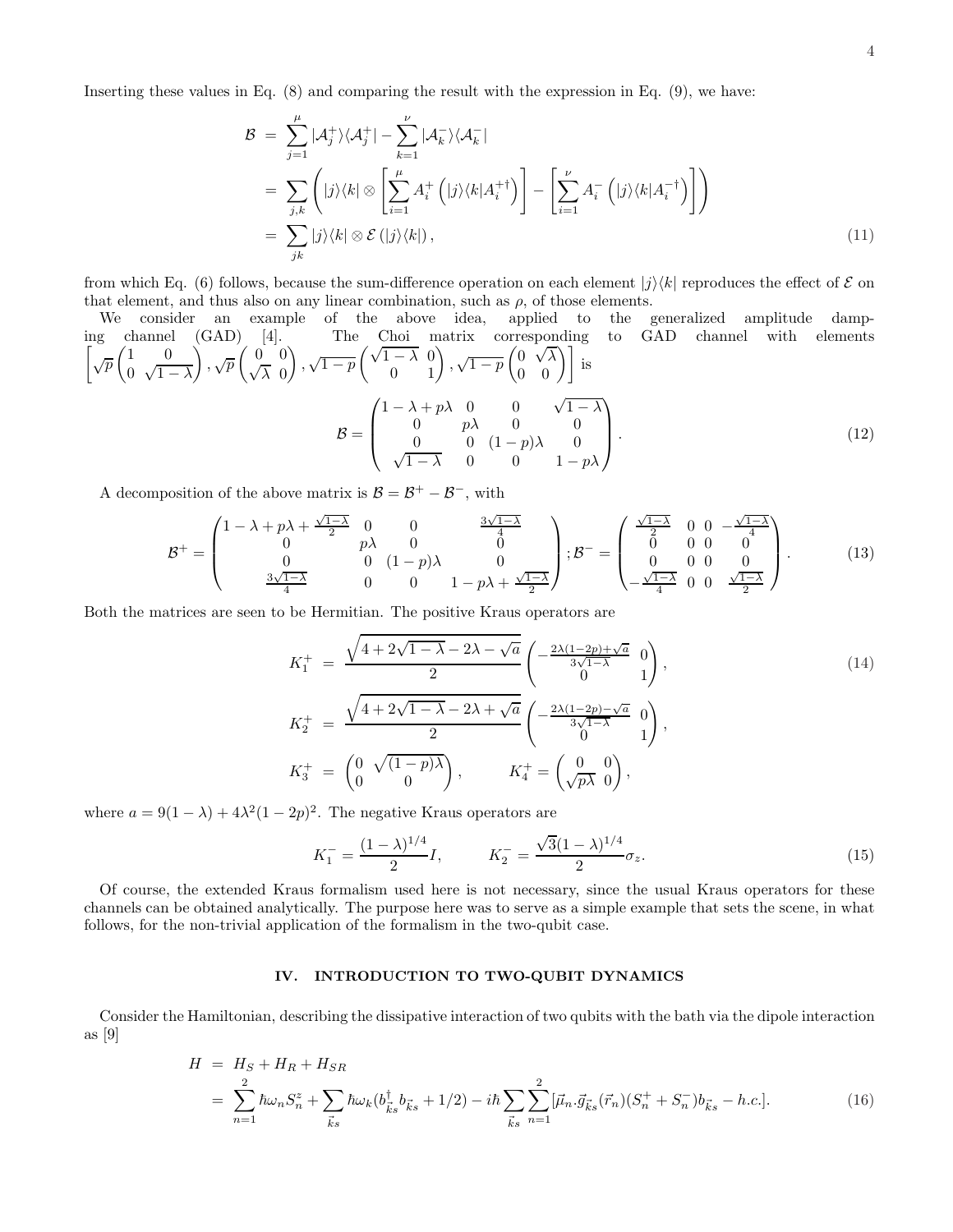Here  $H_S$  is the system,  $H_R$  the bath, and  $H_{SR}$  the interaction Hamiltonians, respectively, and  $\vec{\mu}_n$  are the transition dipole moments, dependent on the different atomic positions  $\vec{r}_n$ . Also,  $S_n^{\pm}$  are the dipole raising and lowering operators, respectively while  $S_n^z$  is the energy operator of the *n*th atom, and  $b_{\vec{k}s}^{\dagger}$ ,  $b_{\vec{k}s}$  are the creation and annihilation operators of the (bath) field mode  $\vec{k}$ s with the wave vector  $\vec{k}$ , frequency  $\omega_k$  and polarization index  $s = 1, 2$  with the system-reservoir (S-R) coupling constant

$$
\vec{g}_{\vec{k}s}(\vec{r}_n) = \left(\frac{\omega_k}{2\varepsilon\hbar V}\right)^{1/2} \vec{e}_{\vec{k}s} e^{i\vec{k} \cdot \vec{r}_n}.\tag{17}
$$

In Eq. (17) V is the normalization volume and  $\vec{e}_{\vec{k}s}$  is the unit polarization vector of the field. It can be seen from Eq. (17) that the S-R coupling constant is dependent on the atomic position  $r_n$  leading to the possibility of considering the dynamics in the independent or collective regimes, depending on whether the qubits are far apart or close with respect to the length scales set by the environment. Assuming separable initial conditions, and taking a trace over the bath the reduced density matrix of the two-qubit system can be obtained [11]. We will now attempt to obtain the Kraus operators for this model, in a unified way for both the independent as well as collective regimes, first for the case of a vacuum bath, that is, the 2AD channel and then, point out the difficulties when we encounter finite temperature and bath squeezing.

The two-qubit density matrix in dressed state basis is

$$
\rho = \begin{pmatrix} \rho_{ee} & \rho_{es} & \rho_{ea} & \rho_{eg} \\ \rho_{se} & \rho_{ss} & \rho_{sa} & \rho_{sg} \\ \rho_{ae} & \rho_{as} & \rho_{aa} & \rho_{ag} \\ \rho_{ge} & \rho_{gs} & \rho_{ga} & \rho_{gg} \end{pmatrix} . \tag{18}
$$

The time-evolution of the two-qubit density matrix  $\rho$  to  $\rho' = \mathcal{E}(\rho)$  is given by:

$$
\rho' = \begin{pmatrix}\nA\rho_{ee} & J\rho_{es} & L\rho_{ea} & L\rho_{eg} \\
J^*\rho_{se} & B\rho_{ss} + C\rho_{ee} & P\rho_{sa} & T\rho_{sg} + (U+iV)\rho_{es} \\
M^*\rho_{ae} & P^*\rho_{as} & D\rho_{aa} + E\rho_{ee} & Q\rho_{ag} + (iS - R)\rho_{ea} \\
L^*\rho_{ge} & T^*\rho_{gs} + (U^* - iV^*)\rho_{se} & Q^*\rho_{ga} + (-iS^* - R^*)\rho_{ae} & \rho_{gg} + F\rho_{ss} + G\rho_{aa} + H\rho_{ee}\n\end{pmatrix},
$$
\n(19)

where  $A, B, C, \ldots, U, V, S, R$  are given Appendix A.

The Choi matrix for the above interaction, which is the density operator  $(\mathcal{E} \otimes \mathbb{I})(|\Phi\rangle\langle\Phi|)$ , where  $|\Phi\rangle \equiv |00\rangle|00\rangle +$  $|01\rangle|01\rangle + |10\rangle|10\rangle + |11\rangle|11\rangle$ , is given by:

B = A 0 0 0 0 J 0 0 0 0 M 0 0 0 0 L 0 C 0 0 0 0 0 U + iV 0 0 0 0 0 0 0 0 0 0 E 0 0 0 0 0 0 0 0 iS − R 0 0 0 0 0 0 0 H 0 0 0 0 0 0 0 0 0 0 0 0 0 0 0 0 0 0 0 0 0 0 0 0 0 0 0 0 J ∗ 0 0 0 0 B 0 0 0 0 P 0 0 0 0 T 0 0 0 0 0 0 0 0 0 0 0 0 0 0 0 0 0 0 U <sup>∗</sup> − iV <sup>∗</sup> 0 0 0 0 F 0 0 0 0 0 0 0 0 0 0 0 0 0 0 0 0 0 0 0 0 0 0 0 0 0 0 0 0 0 0 0 0 0 0 0 0 0 0 0 0 M∗ 0 0 0 0 P ∗ 0 0 0 0 D 0 0 0 0 Q 0 0 −iS<sup>∗</sup> − R<sup>∗</sup> 0 0 0 0 0 0 0 0 G 0 0 0 0 0 0 0 0 0 0 0 0 0 0 0 0 0 0 0 0 0 0 0 0 0 0 0 0 0 0 0 0 0 0 0 0 0 0 0 0 0 0 0 0 0 0 0 0 0 0 0 0 L <sup>∗</sup> 0 0 0 0 T <sup>∗</sup> 0 0 0 0 Q<sup>∗</sup> 0 0 0 0 1 . (20)

It turns out (as can be found using Mathematica software) that the relevant characteristic equation is cubic, so that the Galois group is a subset of  $S_3$ . This is so because the matrix in Eq. (20) is sparse, and is found not to be the case otherwise. However the solutions are so tediously long that they would be hardly of practical interest, and it is advantageous to use our method, which is applicable quite generally (even for non-sparse Hermitian matrices).

As a result, the formalism of Section (III) will be used to derive extended Kraus operators. We find the following decomposition convenient:

$$
\mathcal{B} \equiv \mathcal{B}_{\text{diag}} + \mathcal{B}_J + \mathcal{B}_M + \mathcal{B}_L + \mathcal{B}_P + \mathcal{B}_Q + \mathcal{B}_T + \mathcal{B}_U + \mathcal{B}_V + \mathcal{B}_R + \mathcal{B}_S, \tag{21}
$$

where  $\mathcal{B}_{\text{diag}}$  is the submatrix of B consisting of precisely the diagonal entries in B, and 0's elsewhere;  $\mathcal{B}_J$  is the submatrix consisting only of the conjugate terms  $J, J^*$ , and 0's elsewhere, and so on.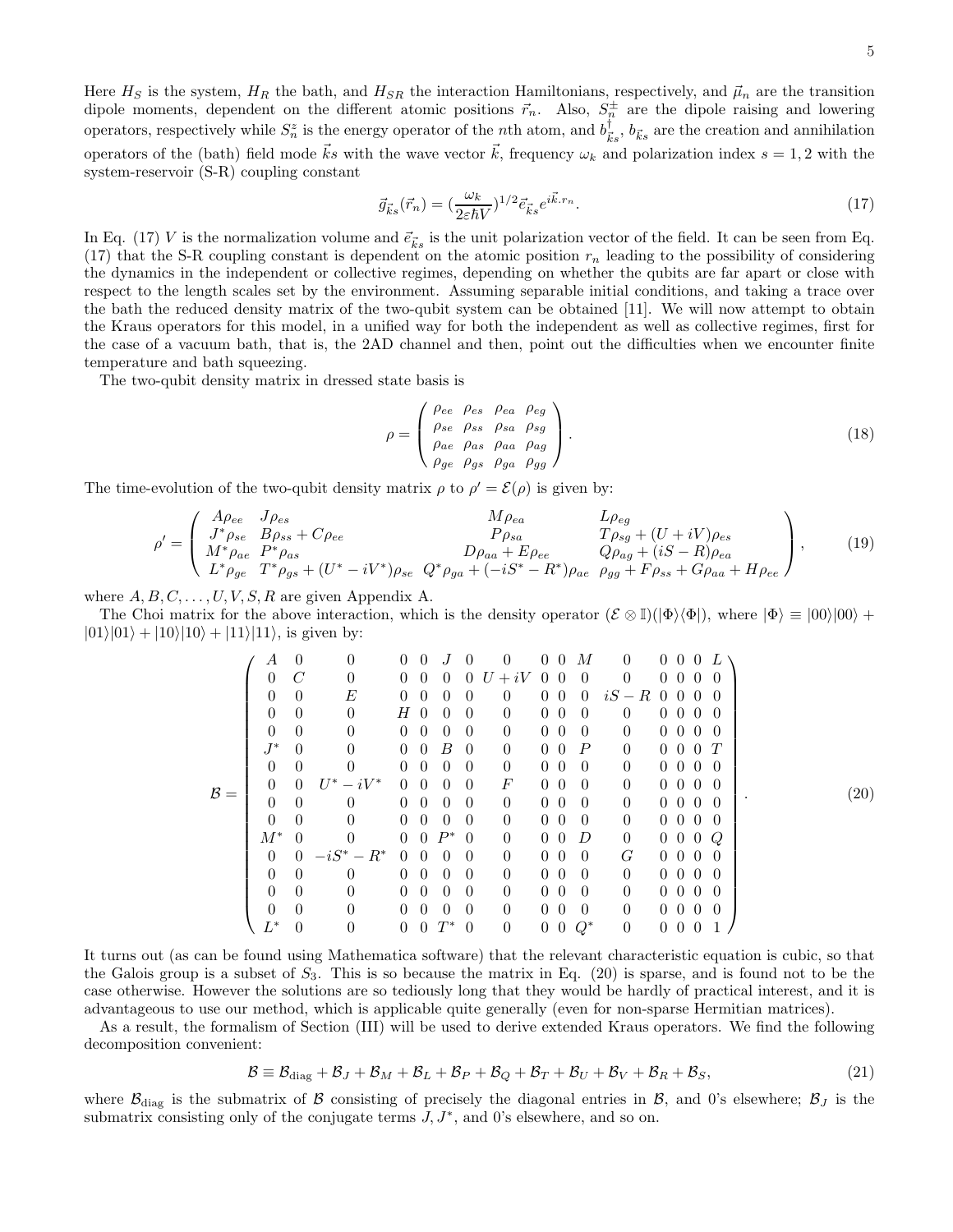## A. Diagonal terms

It is straightforward to see that by diagonalizing  $B_{diag} = (A|0000\rangle\langle0000| + C|0001\rangle\langle0001| + E|0010\rangle\langle0010| +$  $H|0011\rangle\langle0011| + B|0101\rangle\langle0101| + F|0111\rangle\langle0111| + D|1010\rangle\langle1010| + G|1011\rangle\langle1011| + |1111\rangle\langle1111|)$ , we have

$$
\mathcal{B}_{diag} \equiv \sum_{j=1}^{9} |\mathcal{K}_j^+\rangle\langle\mathcal{K}_j^+|.\tag{22}
$$

Then the Kraus operators obtained by 'folding' each eigenvector  $\mathcal{K}^+_j$  is:

$$
K_H^+ = \sqrt{H} \begin{pmatrix} 0 & 0 & 0 & 0 \\ 0 & 0 & 0 & 0 \\ 0 & 0 & 0 & 0 \\ 1 & 0 & 0 & 0 \end{pmatrix}, \ K_G^+ = \sqrt{G} \begin{pmatrix} 0 & 0 & 0 & 0 \\ 0 & 0 & 0 & 0 \\ 0 & 0 & 0 & 0 \\ 0 & 0 & 1 & 0 \end{pmatrix}, \ K_F^+ = \sqrt{F} \begin{pmatrix} 0 & 0 & 0 & 0 \\ 0 & 0 & 0 & 0 \\ 0 & 0 & 0 & 0 \\ 0 & 1 & 0 & 0 \end{pmatrix},
$$
  
\n
$$
K_E^+ = \sqrt{E} \begin{pmatrix} 0 & 0 & 0 & 0 \\ 0 & 0 & 0 & 0 \\ 1 & 0 & 0 & 0 \\ 0 & 0 & 0 & 0 \end{pmatrix}, \ K_D^+ = \sqrt{D} \begin{pmatrix} 0 & 0 & 0 & 0 \\ 0 & 0 & 0 & 0 \\ 0 & 0 & 1 & 0 \\ 0 & 0 & 0 & 0 \end{pmatrix}, \ K_C^+ = \sqrt{C} \begin{pmatrix} 0 & 0 & 0 & 0 \\ 1 & 0 & 0 & 0 \\ 0 & 0 & 0 & 0 \\ 0 & 0 & 0 & 0 \end{pmatrix},
$$
  
\n
$$
K_A^+ = \sqrt{A} \begin{pmatrix} 1 & 0 & 0 & 0 \\ 0 & 0 & 0 & 0 \\ 0 & 0 & 0 & 0 \\ 0 & 0 & 0 & 0 \end{pmatrix}, \ K_I^+ = \begin{pmatrix} 0 & 0 & 0 & 0 \\ 0 & 0 & 0 & 0 \\ 0 & 0 & 0 & 0 \\ 0 & 0 & 0 & 1 \end{pmatrix}, \ K_B^+ = \sqrt{B} \begin{pmatrix} 0 & 0 & 0 & 0 \\ 0 & 1 & 0 & 0 \\ 0 & 0 & 0 & 0 \\ 0 & 0 & 0 & 0 \end{pmatrix}.
$$
 (23)

These operators lead to the evolution  $\mathcal{E}_{\text{diag}}$ , which transforms only the diagonal elements, killing off the rest:

$$
\rho'_{\text{diag}} \equiv \mathcal{E}_{\text{diag}}(\rho) = \sum_{j \in \mathbf{T}} K_j^+ \rho \left( K_j^+ \right)^{\dagger} = \begin{pmatrix} A_{\rho_{ee}} & 0 & 0 & 0 \\ 0 & B\rho_{ss} + C\rho_{ee} & 0 & 0 \\ 0 & 0 & D\rho_{aa} + E\rho_{ee} & 0 \\ 0 & 0 & 0 & \rho_{gg} + F\rho_{ss} + G\rho_{aa} + H\rho_{ee} \end{pmatrix}, \quad (24)
$$

 $j \in T \equiv \{H, G, F, E, D, C, A, B, 1\}.$ 

### B. Off-diagonal terms

By diagonalizing  $B_J = J|0000\rangle\langle0100| + J^*|0100\rangle\langle0000|$ , we have:

$$
\mathcal{B}_J \equiv |\mathcal{K}_J^+\rangle\langle\mathcal{K}_J^+| - |\mathcal{K}_J^-\rangle\langle\mathcal{K}_J^-|.\tag{25}
$$

By 'folding' the vectors, we obtain the Kraus operators

$$
K_J^- = \sqrt{\frac{|J|}{2}} \begin{pmatrix} 1 & 0 & 0 & 0 \\ 0 & -e^{i\phi_J} & 0 & 0 \\ 0 & 0 & 0 & 0 \\ 0 & 0 & 0 & 0 \end{pmatrix}, \ K_J^+ = \sqrt{\frac{|J|}{2}} \begin{pmatrix} 1 & 0 & 0 & 0 \\ 0 & e^{i\phi_J} & 0 & 0 \\ 0 & 0 & 0 & 0 \\ 0 & 0 & 0 & 0 \end{pmatrix}, \tag{26}
$$

where  $\phi_J = -(\omega_0 - \Omega_{12})t$ . The evolution produced by these operators transforms two conjugate elements of  $\rho$  into the two corresponding elements of  $\rho'$ , while annihilating all other elements in the density operator. Thus:

$$
\rho'_{J} = K_{J}^{+} \rho (K_{J}^{+})^{\dagger} - K_{J}^{-} \rho (K_{10}^{-})^{\dagger} = \begin{pmatrix} 0 & e^{i\phi_{J}} |J|\rho_{es} & 0 & 0 \\ e^{-i\phi_{J}} |J|\rho_{se} & 0 & 0 & 0 \\ 0 & 0 & 0 & 0 \\ 0 & 0 & 0 & 0 \end{pmatrix}.
$$
 (27)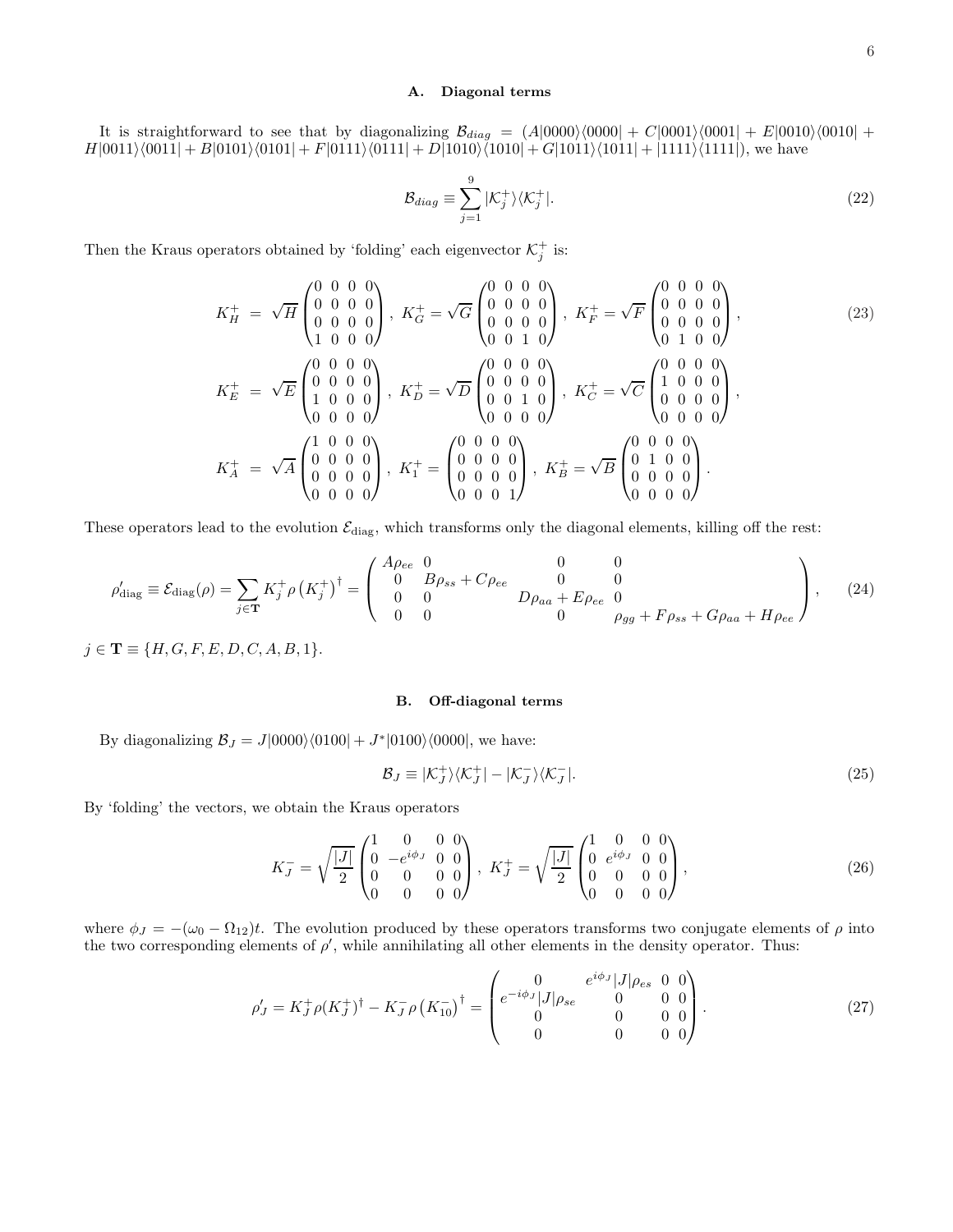Proceeding thus with the other terms in Eq.  $(21)$ , we obtain pairs of positive and negative Kraus operators:

$$
K_{M}^{\pm} = \sqrt{\frac{|M|}{2}} \begin{pmatrix} 1 & 0 & 0 & 0 \\ 0 & 0 & 0 & 0 \\ 0 & 0 & \pm e^{i\phi_{M}} & 0 \\ 0 & 0 & 0 & 0 \end{pmatrix}, \ K_{L}^{\pm} = \sqrt{\frac{|L|}{2}} \begin{pmatrix} 1 & 0 & 0 & 0 \\ 0 & 0 & 0 & 0 \\ 0 & 0 & 0 & 0 \\ 0 & 0 & 0 & \pm e^{i\phi_{L}} \end{pmatrix}, \ K_{P}^{\pm} = \sqrt{\frac{|P|}{2}} \begin{pmatrix} 0 & 0 & 0 & 0 \\ 0 & 1 & 0 & 0 \\ 0 & 0 & \pm e^{i\phi_{P}} & 0 \\ 0 & 0 & 0 & 0 \end{pmatrix},
$$
  
\n
$$
K_{T}^{\pm} = \sqrt{\frac{|T|}{2}} \begin{pmatrix} 0 & 0 & 0 & 0 \\ 0 & 1 & 0 & 0 \\ 0 & 0 & 0 & 0 \\ 0 & 0 & 0 & \pm e^{i\phi_{T}} \end{pmatrix}, \ K_{U}^{\pm} = \sqrt{\frac{|U|}{2}} \begin{pmatrix} 0 & 0 & 0 & 0 \\ 1 & 0 & 0 & 0 \\ 0 & 0 & 0 & 0 \\ 0 & \pm e^{i\phi_{U}} & 0 & 0 \end{pmatrix}, \ K_{V}^{\pm} = \sqrt{\frac{|V|}{2}} \begin{pmatrix} 0 & 0 & 0 & 0 \\ 1 & 0 & 0 & 0 \\ 0 & \pm e^{i\phi_{U}} & 0 & 0 \end{pmatrix},
$$
  
\n
$$
K_{Q}^{\pm} = \sqrt{\frac{|Q|}{2}} \begin{pmatrix} 0 & 0 & 0 & 0 \\ 0 & 0 & 0 & 0 \\ 0 & 0 & 1 & 0 \\ 0 & 0 & 0 & \pm e^{i\phi_{Q}}} \end{pmatrix}, \ K_{S}^{\pm} = \sqrt{\frac{|S|}{2}} \begin{pmatrix} 0 & 0 & 0 & 0 \\ 0 & 0 & 0 & 0 \\ 1 & 0 & 0 & 0 \\ 0 & 0 & \pm e^{i\phi_{S}} & 0 \end{pmatrix}, \ K_{R}^{\pm} = \sqrt{\frac{|R|}{2}} \begin{pmatrix} 0 & 0 & 0 & 0 \\ 0 & 0 & 0 & 0 \\ 1 &
$$

where  $\phi_L = -2\omega_0 t$ ,  $\phi_M = -(\omega_0 + \Omega_{12})t$ ,  $\phi_P = -2\Omega_{12}t$ ,  $\phi_T = -(\omega_0 + \Omega_{12})t = \phi_U$ ,  $\phi_V = -(\omega_0 + \Omega_{12})t + \pi/2$ ,  $\phi_Q = -2\Omega_{12}t$  $-(\omega_0 - \Omega_{12})t, \phi_S = -(\omega_0 - \Omega_{12})t + \pi/2, \phi_R = -(\omega_0 - \Omega_{12})t + \pi.$ 

These operators lead, analogously to Eq. (27) to the partial evolutions  $\rho'_M$ ,  $\rho'_L$ ,  $\rho'_P$ ,  $\rho'_T$ ,  $\rho'_X$ ,  $\rho'_Q$  and  $\rho'_Y$ , which satisfy:

$$
\rho' = \rho'_{\text{diag}} + \rho'_{J} + \rho'_{M} + \rho'_{L} + \rho'_{P} + \rho'_{T} + \rho'_{U} + \rho'_{V} + \rho'_{Q} + \rho'_{R} + \rho'_{S},\tag{29}
$$

while

$$
\mathcal{B} = \sum_{j=1}^{9} |\mathcal{K}_j^+\rangle\langle\mathcal{K}_j^+| + \sum_{j\in\mathbf{S}} (|\mathcal{K}_j^+\rangle\langle\mathcal{K}_j^+| - |\mathcal{K}_j^-\rangle\langle\mathcal{K}_j^-|), \qquad (30)
$$

where  $S = \{J, M, L, P, T, U, V, Q, R, S\}.$ 

In short, our strategy to circumvent the Abel-Galois theorem is to replace the problem of diagonalizing the Choi matrix, by that of diagonalizing simpler Hermitian matrices that sum up to the Choi matrix. The elements of this Hermitian partition are diagonal or rank-two matrices, and thus trivially or readily diagonalized, in the case we considered. The price to pay is that the number of Kraus operators required to implement the CP map on a density operator in an d-dimensional Hilbert space can be as many as  $d^4 = d^2 + \frac{d^2(d^2-1)}{2} \times 2$  (cf. Section IV C), which is in general more than  $d^2$ , the sufficient number of Kraus operators in the conventional formalism [7].

### C. Abel-Galois non-integrability

In our method,  $\mathcal{B}_{diag}$  is a diagonal matrix while  $\mathcal{B}_i$  (i = J, M, L, P, Q, T, U, V, R, S) are all rank-2 Hermitian matrices, which are readily diagonalizable. We will assume that the base field is  $\mathbb{Q}(\mathcal{B})$ , i.e.,  $\mathbb{Q}$  augmented by the entries in  $\mathcal{B}$ . In that case, the Galois group of  $B_{\text{diag}}$  is trivial (consisting of the identity permutation) in that the splitting field of the characteristic equation

$$
\chi_{\text{diag}} \equiv (x - A)(x - C)(x - E)(x - H)(x - B)(x - F)(x - D)(x - G)(x - 1), \tag{31}
$$

is the base field itself. The ten remaining component matrices of  $\beta$  are rank-2 matrices. The characteristic equation, for example, for  $\mathcal{B}_J$  in Eq. (25), is:

$$
\chi_J \equiv x^2 - |J|^2,\tag{32}
$$

with solutions  $\pm |J| = \pm \sqrt{J_R^2 + J_I^2}$ , which are in general irrational. Hence the symmetry group is  $S_2$  consisting of the identity element and an interchange.

Thus our method of circumventing the Abel-Galois theorem can be considered as reducing a problem requiring the solution of (the unsolvable)  $S_{d^2}$  to one requiring that of  $(S_2)^{\times d^2(d^2-1)/2}$ . It turns out that for the particular form (20) of the Choi matrix for the 2AD channel, the characteristic equation is cubic and indeed solvable (as can be found using Mathematica). However, the resulting eigenvalues and eigenvectors are so ponderous, that our method is preferable.

For the two-qubit squeezed generalized amplitude damping (2SGAD) channel [11], the problem is seen to be Abel-Galois non-integrable, i.e., it does not admit analytic Kraus operators.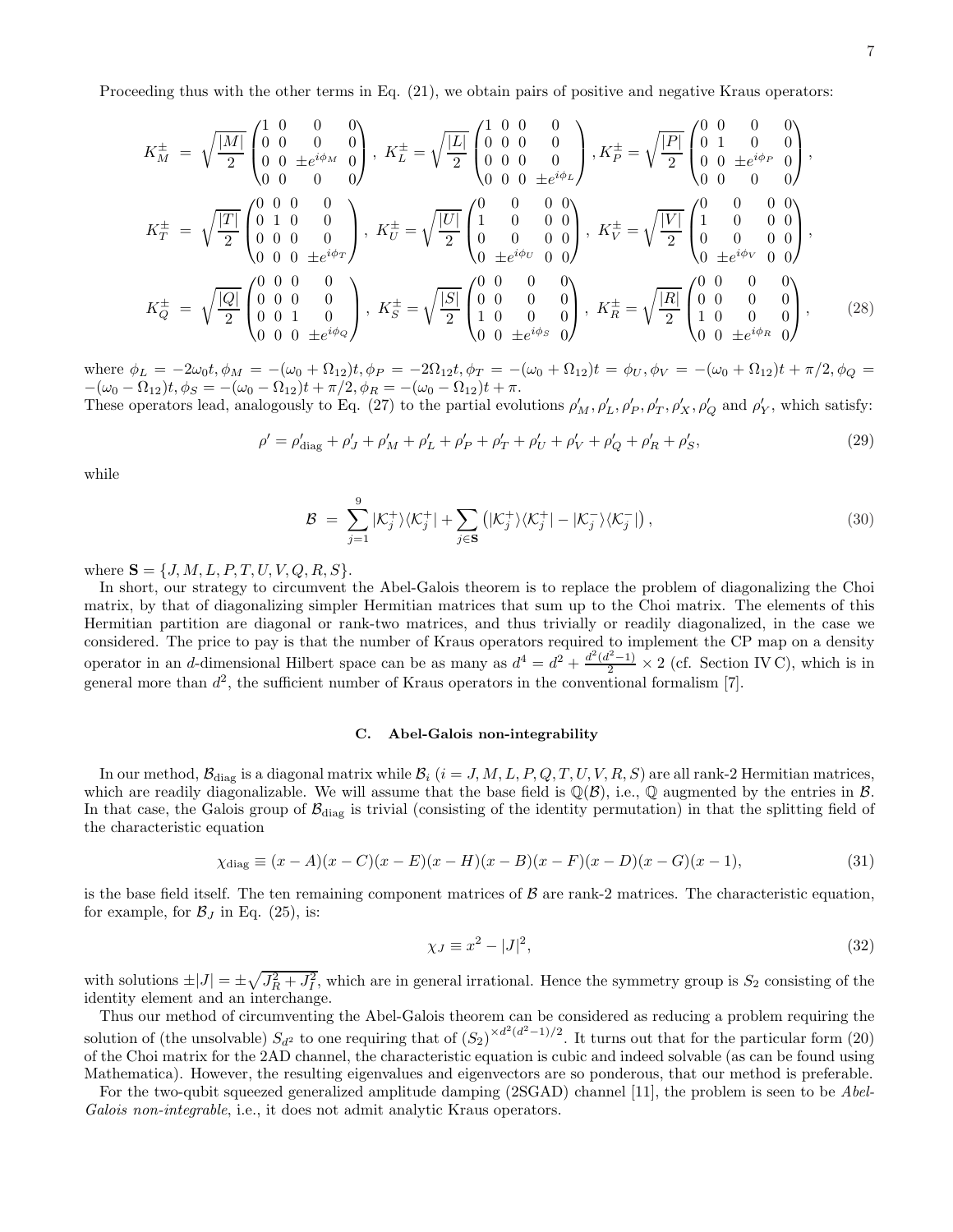## V. AN APPLICATION OF THE OPERATOR SUM-DIFFERENCE FORMALISM

We indicate some features of the operator sum-difference formalism in identifying special cases of a given noise that may have special interest.

#### A. The maximally dephasing component

It may be interesting to note that the Kraus operators  $K_j^+, j \in \mathbf{T} \equiv \{H, G, F, E, D, C, A, B, 1\}$ , which correspond to the diagonal terms in the Choi matrix, by themselves constitute a CP trace-preserving (CPT) dynamics. Physically, this channel represents a dynamics of the populations (diagonal terms of the density operator) that is completely dephasing. The evolution under this channel, which may be called the maximally dephasing component (MDC) channel, is given by Eq. (24). Because all Kraus operators of this channel are of rank 1, it has the property of being entanglement breaking. In any dimension, it has an analytical operator sum (as against, sum-difference) representation.

A quantum channel  $\mathcal E$  is called entanglement breaking and trace-preserving (EBT) if given any input state Γ, the state  $(\mathbb{I} \otimes \mathcal{E})\Gamma$  is separable. This is equivalent to the separability of the Choi matrix  $(I \otimes \mathcal{E})|\psi^+\rangle\langle\psi^+|$  and also to the condition that it can be expressed in the Holevo form

$$
\mathcal{E}_{EB}(\rho) = \sum_{i} R_i Tr(F_i \rho),\tag{33}
$$

where  $\{R_i\}$  is a set of density operators and  $\{F_i\}$  is a set of positive operator valued measures (POVM) [16].

The 2AD channel is asymptotically  $(t \rightarrow \infty)$  EBT because only the Kraus operators elements of the MDC survive. In the asymptotic limit the channel is characterized by the fact that in (20),  $H, F, G \longrightarrow 1$ , whereas  $A, B, C, D, E, J, K, L, M, P, Q, X, Y \longrightarrow 0$ . Therefore, only the following 4 rank-1 Kraus operators, which are elements of the MDC channel, survive:

$$
K_H^+(\infty) = \begin{pmatrix} 0 & 0 & 0 & 0 \\ 0 & 0 & 0 & 0 \\ 0 & 0 & 0 & 0 \\ 1 & 0 & 0 & 0 \end{pmatrix}; \quad K_F^+(\infty) = \begin{pmatrix} 0 & 0 & 0 & 0 \\ 0 & 0 & 0 & 0 \\ 0 & 0 & 0 & 0 \\ 0 & 1 & 0 & 0 \end{pmatrix}; \quad K_G^+(\infty) = \begin{pmatrix} 0 & 0 & 0 & 0 \\ 0 & 0 & 0 & 0 \\ 0 & 0 & 0 & 0 \\ 0 & 0 & 1 & 0 \end{pmatrix}; \quad K_1^+(\infty) = \begin{pmatrix} 0 & 0 & 0 & 0 \\ 0 & 0 & 0 & 0 \\ 0 & 0 & 0 & 0 \\ 0 & 0 & 0 & 1 \end{pmatrix}.
$$
 (34)

This channel produces the asymptotic state  $|\Psi_{\infty}\rangle \equiv |11\rangle$ , so that the corresponding Choi matrix has the separable form  $|11\rangle\langle11|\otimes I$  and the channel is entanglement breaking: for an arbitrary initial state of the 2-qubit system possibly entangled with any other system, asymptotically the 2-qubit system factors out to  $|11\rangle$ .

Furthermore, asymptotically it is of an extreme point of entanglement breaking, whereby the channel maps all input states to a single point in state space, the pure state  $|11\rangle$ : it is thus a *point channel* [16]. The Kraus operators of EB channel can be expressed as  $K_i = \sqrt{R_i} |jk\rangle \langle lm|\sqrt{F_i}$ , which are seen to reproduce the expression in Eq. (33). For the considered point channel  $R_i = R = |11\rangle\langle11|, F_i = \{ |00\rangle\langle00|, |01\rangle\langle01|, |10\rangle\langle10|, |11\rangle\langle11| \}$  and the resulting  $K_i$ are easily seen to conicide with the operators in Eq. (34).

A special case of the entanglement breaking channel is the quantum-to-classical (QC) measurement map, wherein the states  $R_i$  in Eq. (33) are orthogonal projectors  $|e_j\rangle\langle e_j|$  of a fixed basis. Acting on any 2-system state, it produces a QC state, which has the form:

$$
\rho^{QC} = \sum_j p_j \sigma_j \otimes |e_j\rangle\langle e_j|.\tag{35}
$$

A fundamental result here, which refines the equivalent result for EBT channels, is that a channel Λ is of QC-type (meaning that  $(\mathbb{I} \otimes \Lambda)(\rho_{AB})$  is a QC state for any bipartite state  $\rho_{AB}$ ) if and only if the correponding Choi matrix is a QC state [17]. A particular feature of interest here is that, for any QC-type channel  $\Lambda$ , given any orthonormal basis  $\{\phi_j\}$ , there exists at least one state  $\rho^*(\phi)$  diagonal in this basis, which is N-copy spectrum-broadcastable using the channel. If  $\phi$  is identified with the channel basis  $\{|e_j\rangle\}$ , then  $\rho^*(e)$  is fully broadcastable. Here the broadcast is state  $\sigma$  shared between Alice and N other parties, such that the reduced density matrix at each party has the same eigenvalue spectrum as  $\rho^*(\phi)$  (spectrum broadcast) or is identical with  $\rho^*(\phi)$  (full broadcast).

The question then arises of whether the MDC channel is also of QC-type. The answer, according the above quoted result, is in the negative, as seen from the matrix  $\mathcal{B}_{\text{diag}}$ , formed by the diagonal terms of  $\beta$  in Eq. (20), which cannot be cast in the form (33) with  $R_i$  given by orthogonal projectors. To see this, we note that because only diagonal terms are present, both  $\sigma_i$  and  $|e_i\rangle$  in Eq. (35) must be diagonal in the computational basis. Then it is clear why  $\mathcal{B}_{\text{diag}}$ , though separable, is not QC. In particular, looking at the first 4 diagonal terms, we should have  $C = H = 0$ , which is not in general guaranteed.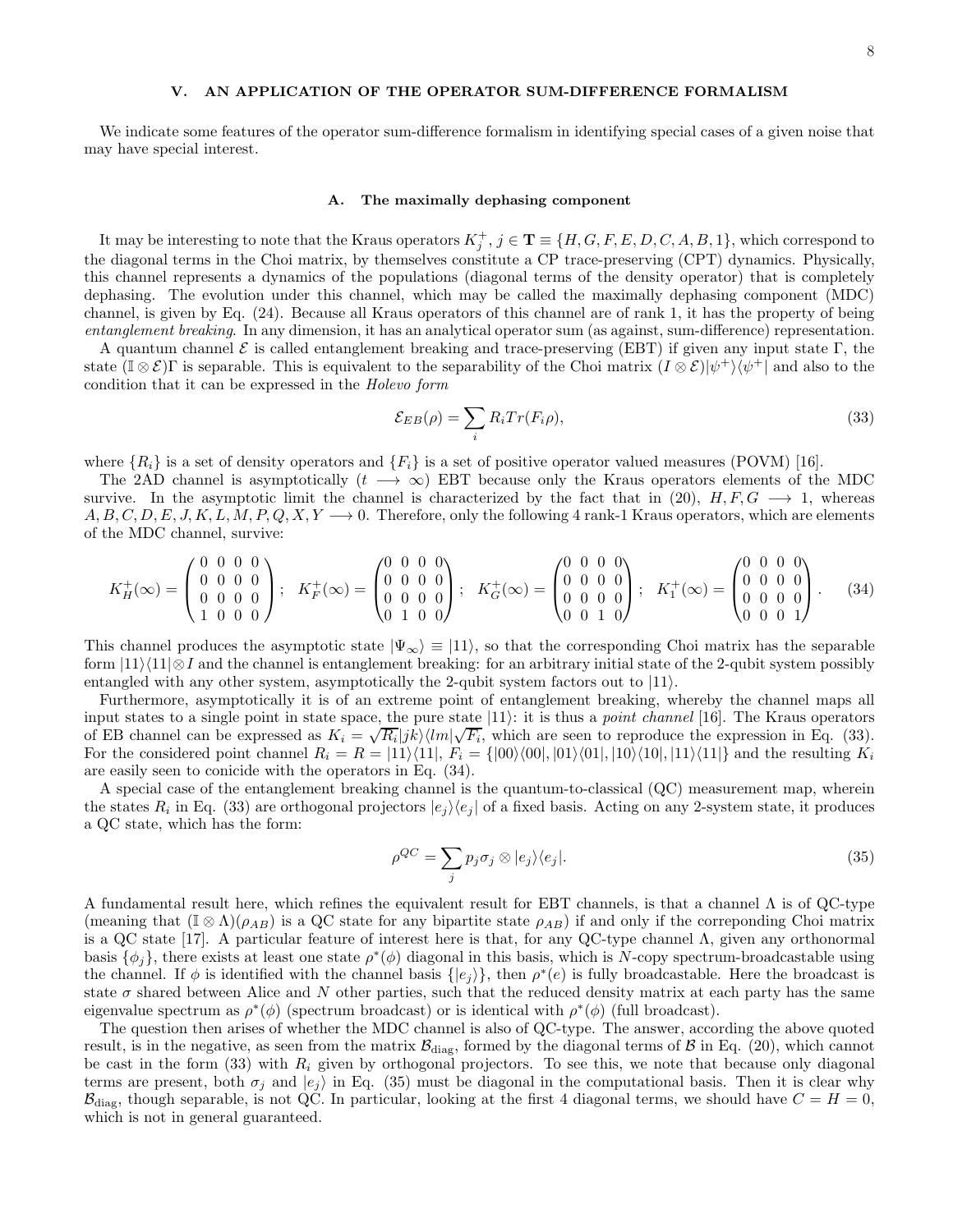#### B. The purely dephasing component

By contrast, a non-dissipative and purely dephasing operation is obtained from a channel comprising the extended Kraus operators  $K_j^{\pm}$   $j \in \mathbf{S} \equiv \{J, M, L, P, T, U, V, Q, R, S\}$ . This has the effect of dephasing the off-diagonal terms, but killing off the diagonal terms. Restoration of the diagonal components is obtained by use of positive Kraus operators given by all the projetors:  $\Pi_{00} \equiv |00\rangle\langle00|, \Pi_{01} \equiv |01\rangle\langle01|, \Pi_{10} \equiv |10\rangle\langle10|$  and  $\Pi_{11} \equiv |11\rangle\langle11|$ , which collectively form the set **U**. The elements of this set are just the Kraus operators  $K_D^+, K_A^+, K_B^+$  and  $K_1^+$  in Eq. (24), with  $D, A, B = 1$ .

Together the operators in the set <sup>S</sup>∪<sup>U</sup> constitute a CP map that is a purely dephasing component (PDC) of the 2AD channel, which leaves the populations (diagonal components) unchanged, but otherwise reproduces the (dephasing) effects of the 2AD channel. Its action is given by:

$$
\rho'_{\rm pd} = \sum_{j \in U} K_j^+ \rho (K_j^+)^{\dagger} + \sum_{j \in S} K_j^{\dagger} \rho (K_j^{\dagger})^{\dagger} \n= \begin{pmatrix}\n\rho_{ee} & J \rho_{es} & M \rho_{ea} & L \rho_{eg} \\
J^* \rho_{se} & \rho_{ss} & P \rho_{sa} & T \rho_{sg} + (U + iV) \rho_{es} \\
M^* \rho_{ae} & P^* \rho_{as} & \rho_{aa} & Q \rho_{ag} + (iS - R) \rho_{ea} \\
L^* \rho_{ge} & T^* \rho_{gs} + (U^* - iV^*) \rho_{se} & Q^* \rho_{ga} + (-iS^* - R^*) \rho_{ae} & \rho_{gg}\n\end{pmatrix}.
$$
\n(36)

Unlike MDC, this is not entanglement breaking at finite time. To see this, suppose that the input state is  $\psi_{\rm in} \equiv$ √ 1  $\frac{1}{2}(|00,00\rangle + |11,11\rangle),$  i.e., a 1-bit entanglement between the given 2-qubit system, with another 2-qubit system. The effect of the MDC channel is seen to be

$$
\rho_{\text{out}} = \frac{1}{2} \left( |00,00\rangle\langle00,00| + |11,11\rangle\langle11,11| + J(e^{i\phi_L}|00,00\rangle\langle11,11| + e^{-i\phi_L}|11,11\rangle\langle00,00|) \right).
$$

The above state lives in four dimensional Hilbert space, given by  $\mathcal{H}_2 \otimes \mathcal{H}_2$ , spanned by kets  $\{ |00\rangle, |11\rangle \}$  in each two-qubit system. The state is thus entirely equivalent to a correlated state of two qubits given by:

$$
\rho_{\text{out}}' = \frac{1}{2} \left( |0,0\rangle\langle0,0| + |1,1\rangle\langle1,1| + J(e^{i\phi_L}|0,0\rangle\langle1,1| + e^{-i\phi_L}|1,1\rangle\langle0,0|) \right),
$$

for which the concurrence [18], a measure of entanglement for a mixed 2-qubit system is  $J$ , implying that entanglement is not broken except asymptotically (when  $J \to 0$ ).

### VI. CONCLUSIONS

In the problem of deriving the Kraus representation of a given noise dynamics via the Choi-Jamiolkowski approach, we have developed a method that circumvents the impasse due to the Abel-Galois no-go theorem for the algebraic solution to quintic and higher order polynomials. Our idea is to obtain a Hermitian decomposition of the Choi matrix, which yield a set of 'positive' and 'negative' Kraus operators, satisfying the completeness condition.

The price to pay is that, in general, the sufficient number of Kraus operators for a d-dimensional system is  $d^4$ , rather than the usually sufficient number of  $d^2$ .

We have applied this formalism to three problems: the sum-difference representation of the 2-qubit amplitude damping channel; defining two mathematically interesting limits of any channel in this representation, namely the MDC and PDC channels, whose entanglement breaking property was studied. In particular, the MDC channel is EBT, whereas the PDC channel is not, except asymptotically.

#### Appendix A: The two-qubit amplitude damping channel

Information useful for the description of the 2AD channel, discussed in Sec. IV, are:

$$
A = e^{-2\Gamma t}; \quad B = e^{-(\Gamma + \Gamma_{12})t}; \quad C = \frac{\Gamma + \Gamma_{12}}{\Gamma - \Gamma_{12}}(1 - e^{-(\Gamma - \Gamma_{12})t})e^{-(\Gamma + \Gamma_{12})t}; \quad D = e^{-(\Gamma - \Gamma_{12})t}; \quad E = \frac{\Gamma - \Gamma_{12}}{\Gamma + \Gamma_{12}}(1 - e^{-(\Gamma + \Gamma_{12})t}); \quad C = 1 - e^{-(\Gamma - \Gamma_{12})t}; \quad J = e^{-i(\omega_0 - \Omega_{12})t}e^{(3\Gamma + \Gamma_{12})t/2}; \quad L = e^{-i2\omega_0 t}e^{-\Gamma t};
$$